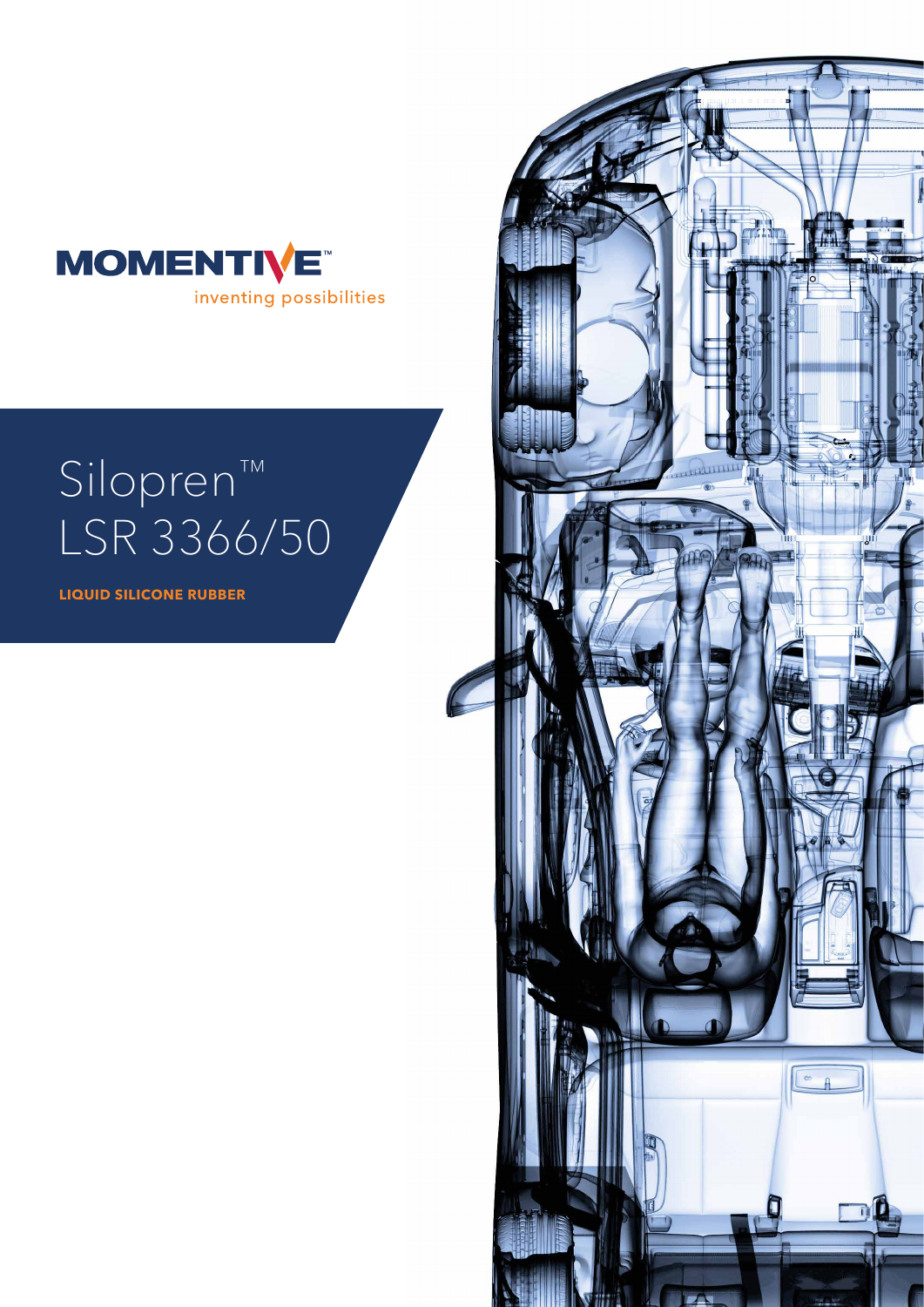## **CONTENTS**

| Silopren LSR 3366/50 Ultra-low Compression Set7 |  |
|-------------------------------------------------|--|
|                                                 |  |
|                                                 |  |
|                                                 |  |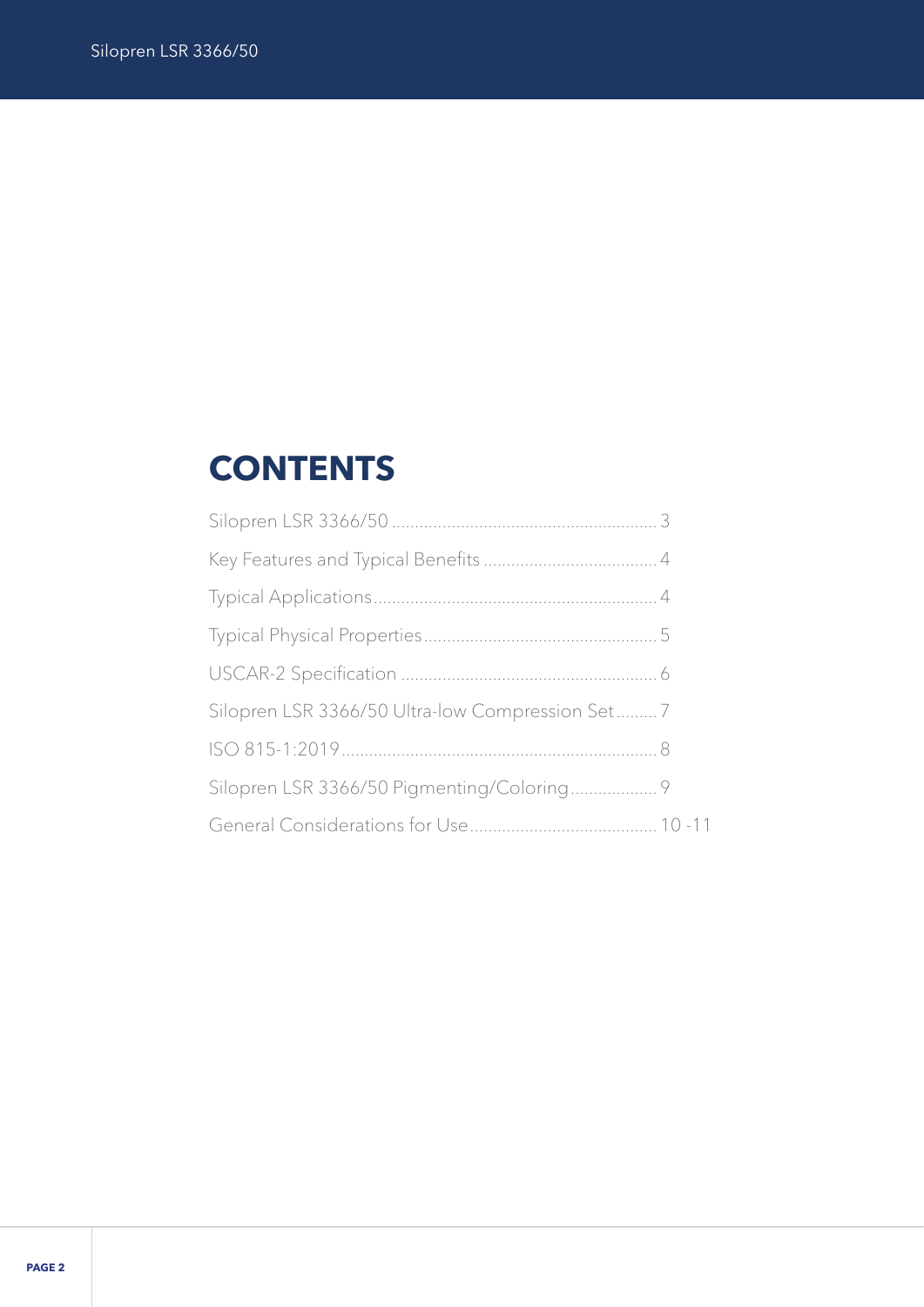

Silopren LSR 3366/50 is the next generation self-lubricating, two component liquid silicone rubber for reliable sealing performance, specifically over extended in-service time-frames at elevated service temperatures.

Developed with the needs of Original Equipment Manufacturers, as well as Tier1 and Tier2 automotive manufacturers and suppliers in mind, Silopren LSR 3366/50 features an ultra-low compression set without the need for post cure. Its self-lubricating technology can facilitate assembly in key applications by utilizing an oil bleeding effect to improve slippage, reduce sticking, and provide ease of assembly and installation. This self-lubricating effect is achieved through the incorporation of a bleed fluid which migrates out of the vulcanizate over an extended period of time, a process which typically begins between a few hours and one day after vulcanization.

Silopren LSR 3366/50 is an excellent candidate to consider for use in the manufacture of elastomeric articles requiring self-lubricating properties, such as automotive O-rings, seals and gaskets.

Silopren LSR 3366/50 offers ultra-low compression set properties at long term elevated temperatures without the need for abrasive filler technologies or additives introduced via the color line. This technology can deliver curing and de-molding performance similar to that of Silopren LSR 3286/50.

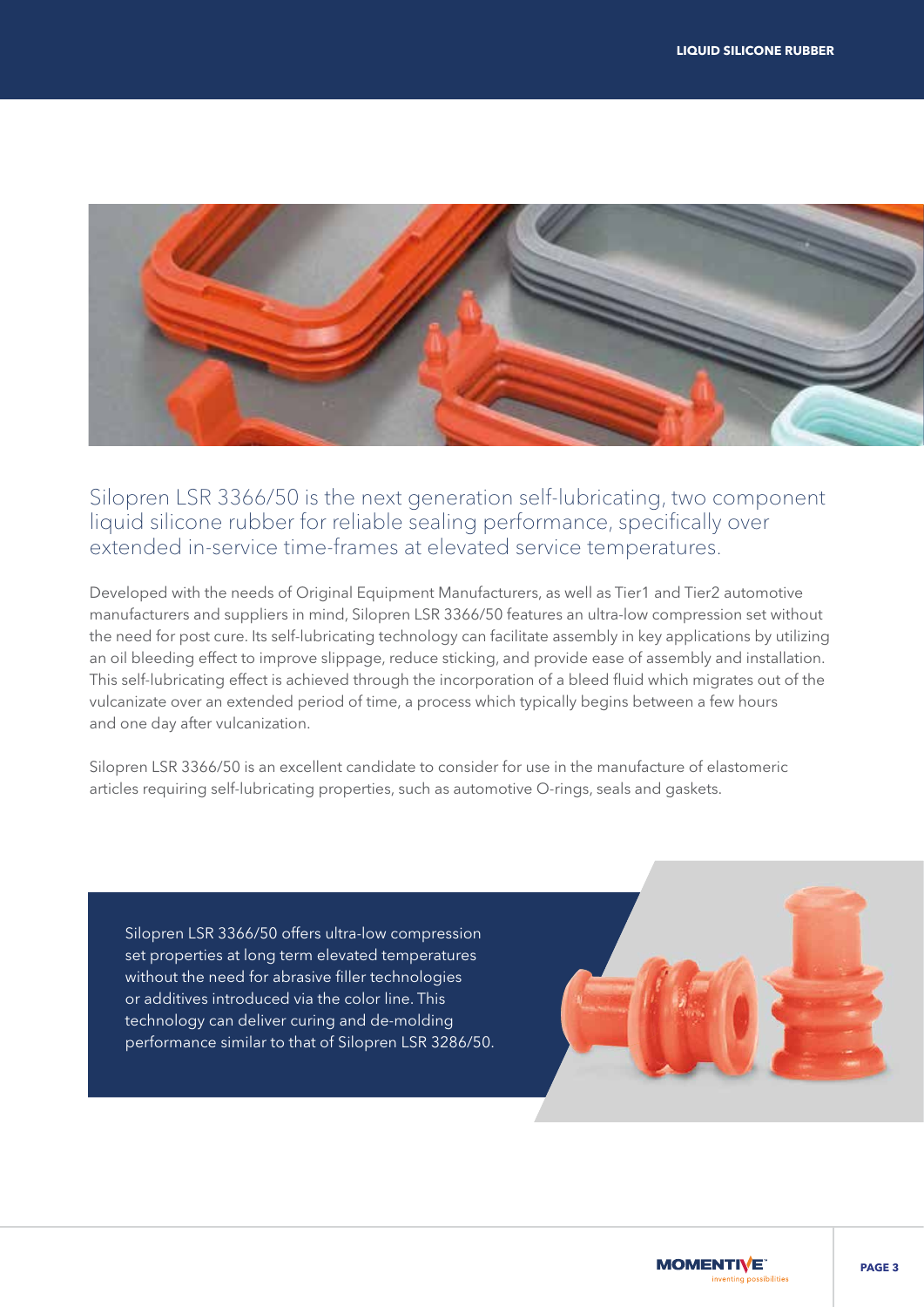

### **Key Features and Typical Benefits Typical Applications**

- Ultra-low compression set (without post-cure)
- Ability to meet USCAR-2 Spec Class T4 & T5 requirements
- Very high Thermal Stability
- Self-Lubricating properties
- Fast Curing
- Low viscosity
- No post-curing required
- Easy pigmentability

- E-Mobility
- Automotive connector seals
- Single wire seals and cavity plugs
- Cable seals
- Mat seals
- Wire harness seals
- Peripheral/radial seals
- Electrical connector seals/gaskets
- Weatherpack seals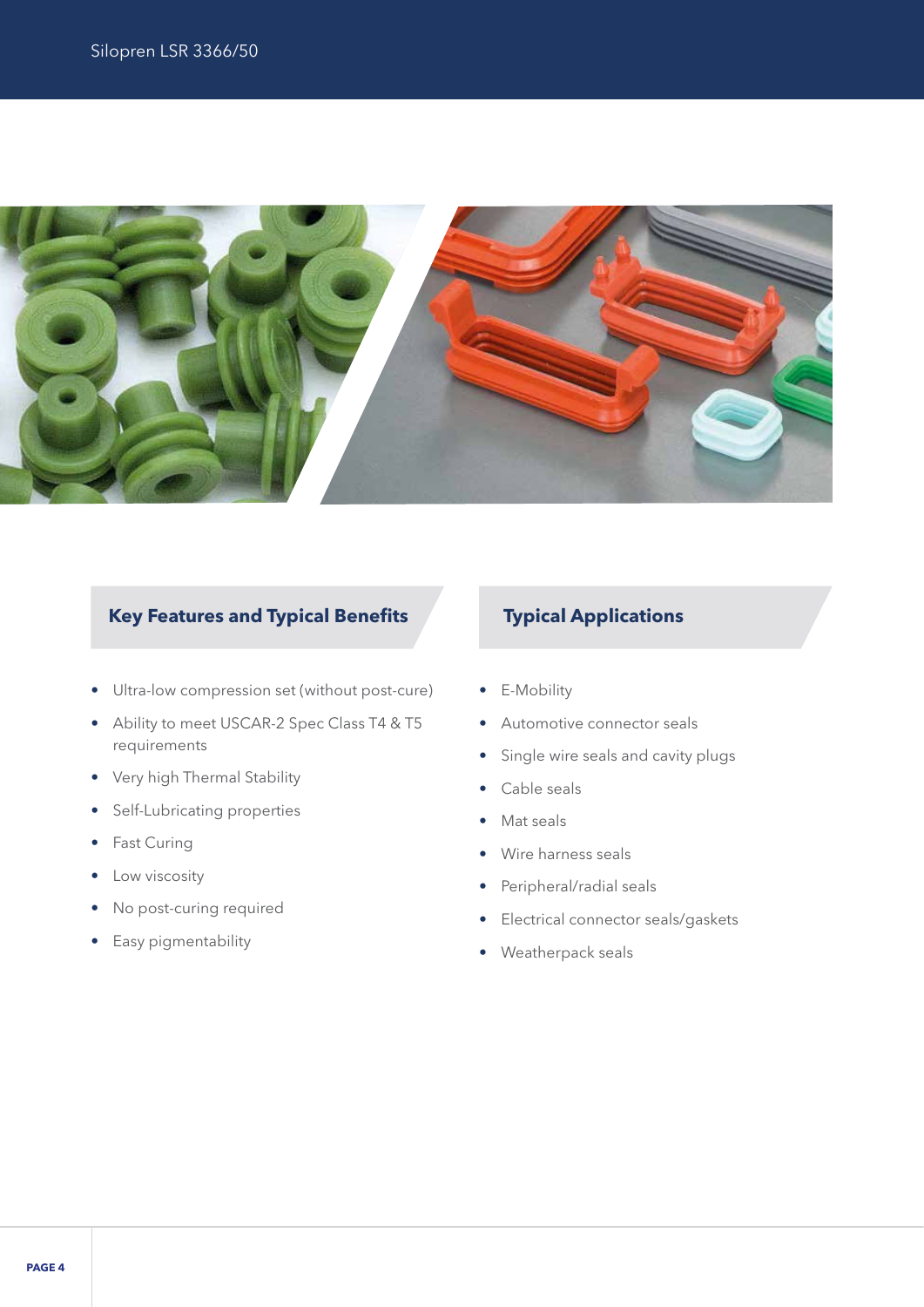### **Typical Physical Properties**

| <b>Property</b>                                           | <b>Standard</b>  | <b>A-Component</b> | <b>B-Component</b> |
|-----------------------------------------------------------|------------------|--------------------|--------------------|
| Appearance                                                |                  | White              | Whitish            |
| Oil Content                                               |                  | 3%                 | 3%                 |
| Viscosity, Pa*s ( $\dot{y}$ = 10 <sup>s-1</sup> at 20 °C) | <b>DIN 53018</b> | 350                | 220                |

The pot-life of the mixture of the two components (closed vessel) at 20 ˚C is three days. Increased temperature reduces pot-life.

| <b>Property</b>                                        | <b>Standard</b>           | <b>Unit</b>       | <b>Silopren LSR</b><br>3366/50 | <b>Silopren LSR</b><br>3286/50 |
|--------------------------------------------------------|---------------------------|-------------------|--------------------------------|--------------------------------|
| Density                                                | <b>DIN 53 479 A</b>       | g/cm <sup>3</sup> | 1.13                           | 1.12                           |
| <b>Hardness</b>                                        | <b>DIN 53 505</b>         | Shore A           | 52                             | 50                             |
| Tensile Strength                                       | <b>DIN 53 504 S2</b>      | $N/mm^2$          | 8.6                            | 8.7                            |
| Modulus 100%                                           | <b>DIN 53 504 S2</b>      | $N/mm^2$          | 2.2                            | 2.4                            |
| Modulus 200%                                           | <b>DIN 53 504 S2</b>      | $N/mm^2$          | 3.9                            | 4.0                            |
| Modulus 300%                                           | <b>DIN 53 504 S2</b>      | $N/mm^2$          | 5.6                            | 5.3                            |
| Elongation at break                                    | <b>DIN 53 504 S2</b>      | $\%$              | 450                            | 560                            |
| Tear Strength                                          | ASTM D 624 die B          | N/mm              | 40                             | 45                             |
| <b>Compression Set</b>                                 | ISO 815 (22h at 175 °C)   | $\%$              | 10                             | 19                             |
| <b>Compression Set</b>                                 | ISO 815 (168h at 175 °C)  | $\%$              | 18                             | 38                             |
| <b>Compression Set</b>                                 | ISO 815 (1008h at 175 °C) | $\%$              | 29                             | 80                             |
| Molded slabs A:B = 1:1, 10min @ 175 °C, non-post cured |                           |                   |                                |                                |

Typical properties are average data and are not to be used as or to develop specifications.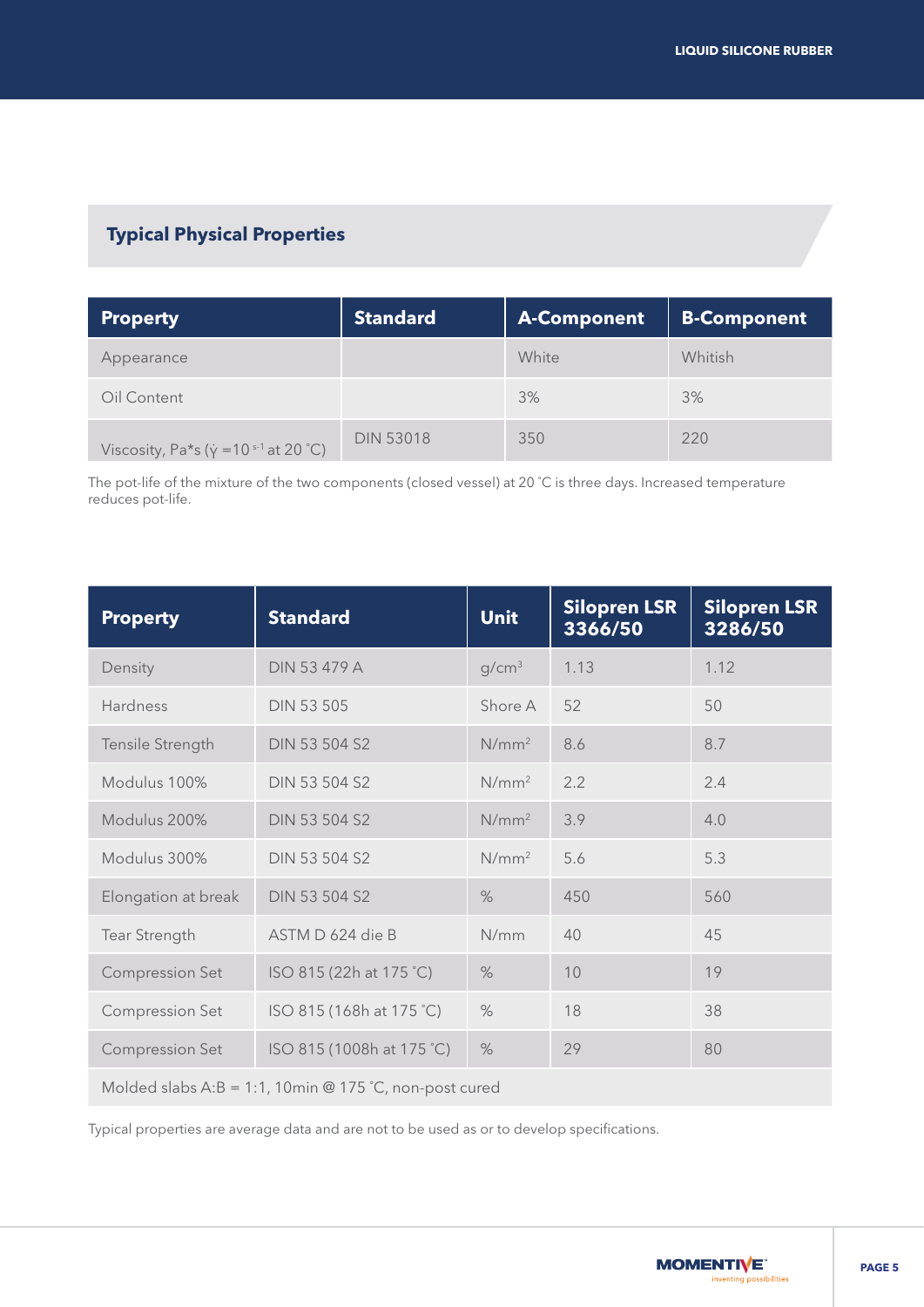#### **USCAR-2 Specification Performance Specification for Automotive Electrical Connector Systems**

The age of "new" T3 class applications is rapidly slowing, with more and more T4 and even T5 applications arriving in the marketplace.

One such driver of this general trend are the increased electrical load requirements, which are in turn raising the temperature requirements into the T4 and in some cases the T5 category classifications as the new "norm". In particular, the EV's cable & connection resistance values are a driving force in these increasing service temperatures.

Silopren LSR 3366/50 can allow compliance with SAE/USCAR-2 Specification Temperature Classifications T4 and T5. As defined by the SAE/USCAR Specification, the components tested must be assigned a class as depicted in the table below. This class is assigned in accordance with the expected environment intended for vehicle application.

| <b>Class</b>   | <b>Ambient Temperature Range</b>  | <b>Typical Application</b>                                    |
|----------------|-----------------------------------|---------------------------------------------------------------|
| T1             | $-40\degree$ C to $+85\degree$ C. | T1 is not recommended for new applications                    |
| T <sub>2</sub> | $-40\degree$ C to $+100\degree$ C | Typically suitable for use in passenger compartment           |
| T3             | $-40$ °C to $+125$ °C.            | Typically suitable for use in engine compartment              |
| T4             | $-40\degree$ C to $+150\degree$ C | Needed for some on-engine applications near hot<br>components |
| Т5             | $-40$ °C to $+175$ °C.            | For use as needed                                             |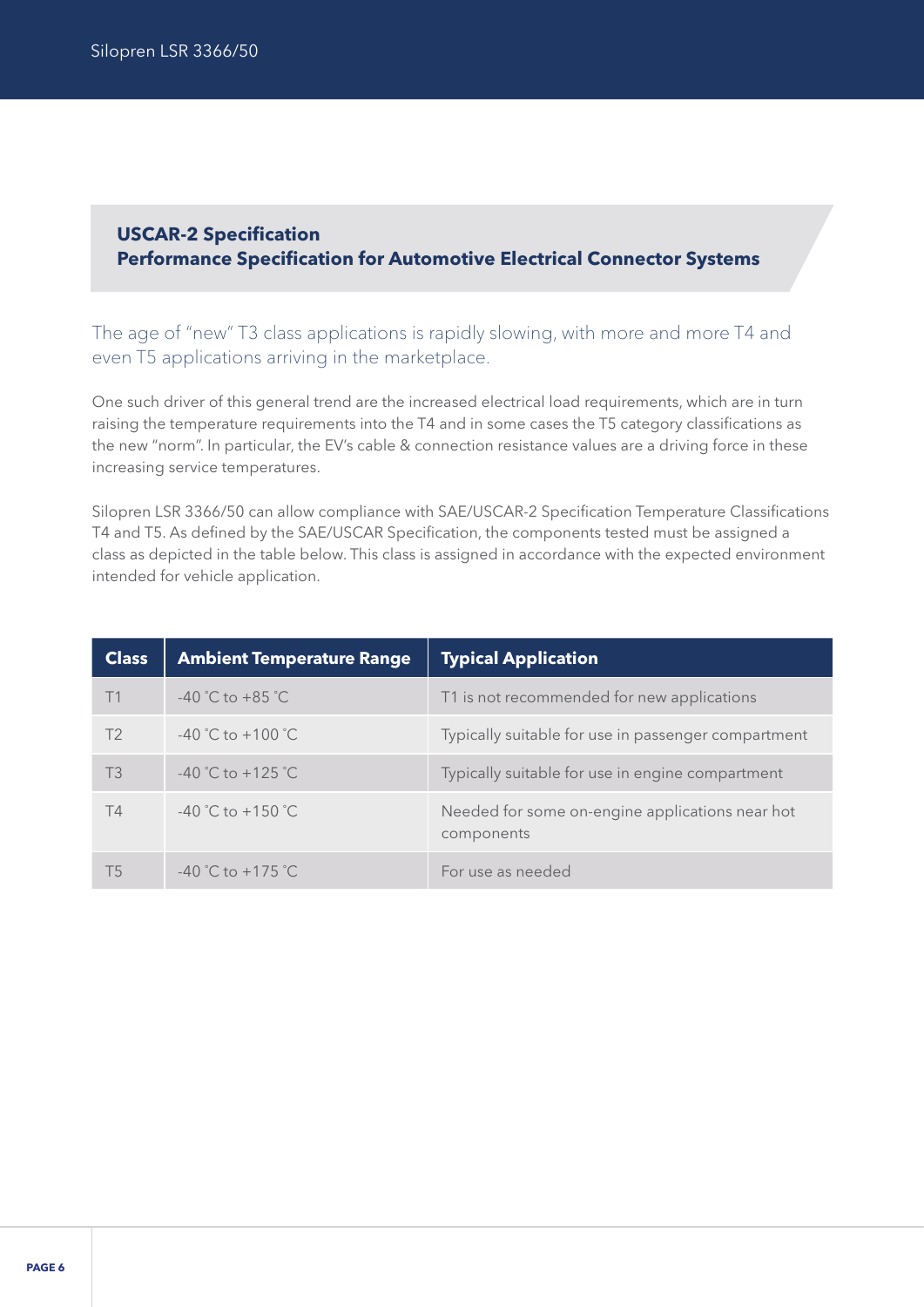

**Silopren LSR 3366/50 Ultra-low Compression Set**

The foundational structure of Liquid Silicone Rubber (LSR) enables its very low compression set properties, which are normally in the range of 20-40% (when measured for 22 hours at 175 ˚C).

This low compression set combined with its self-lubricating properties are what have principally defined Silopren LSR as an engineering material of choice for applications such as automotive gaskets and seals, which see prolonged application exposure to compressive stress. The ability to withstand compressive stress at elevated temperatures allows Silopren LSR technologies to maintain high sealing forces over the application lifetime.

According to ISO 815, DIN 53517, ASTM D395 and other International Standards, compression set testing measures the ability of rubber to return to its original thickness after prolonged compressive stresses. As a rubber sample is compressed over time between 2 flat parallel plates with a predefined percentage, and kept for a specific time at a certain temperature, it loses its ability to return to its original thickness. This loss of resiliency, also called memory or permanent set, characterizes the capability of an elastomeric product to perform over a long period of time.

Silopren LSR 3366/50 has demonstrated ultra-low compression set characteristics as compared to typical, currently available, self-lubricating technologies, allowing applications to meet SAE/USCAR-2 Specification Temperature Classifications T4 and T5. In comparison, standard self-lubricating LSR technologies have exhibited a long term compression set at elevated temperatures (175 ˚C) in the range of >75% when tested to 1008 hours. In contrast, Silopren LSR 3366/50 exhibited ultra-low compression set properties and demonstrated a compression set value of <40% when tested at 175 ˚C for 1008 hours.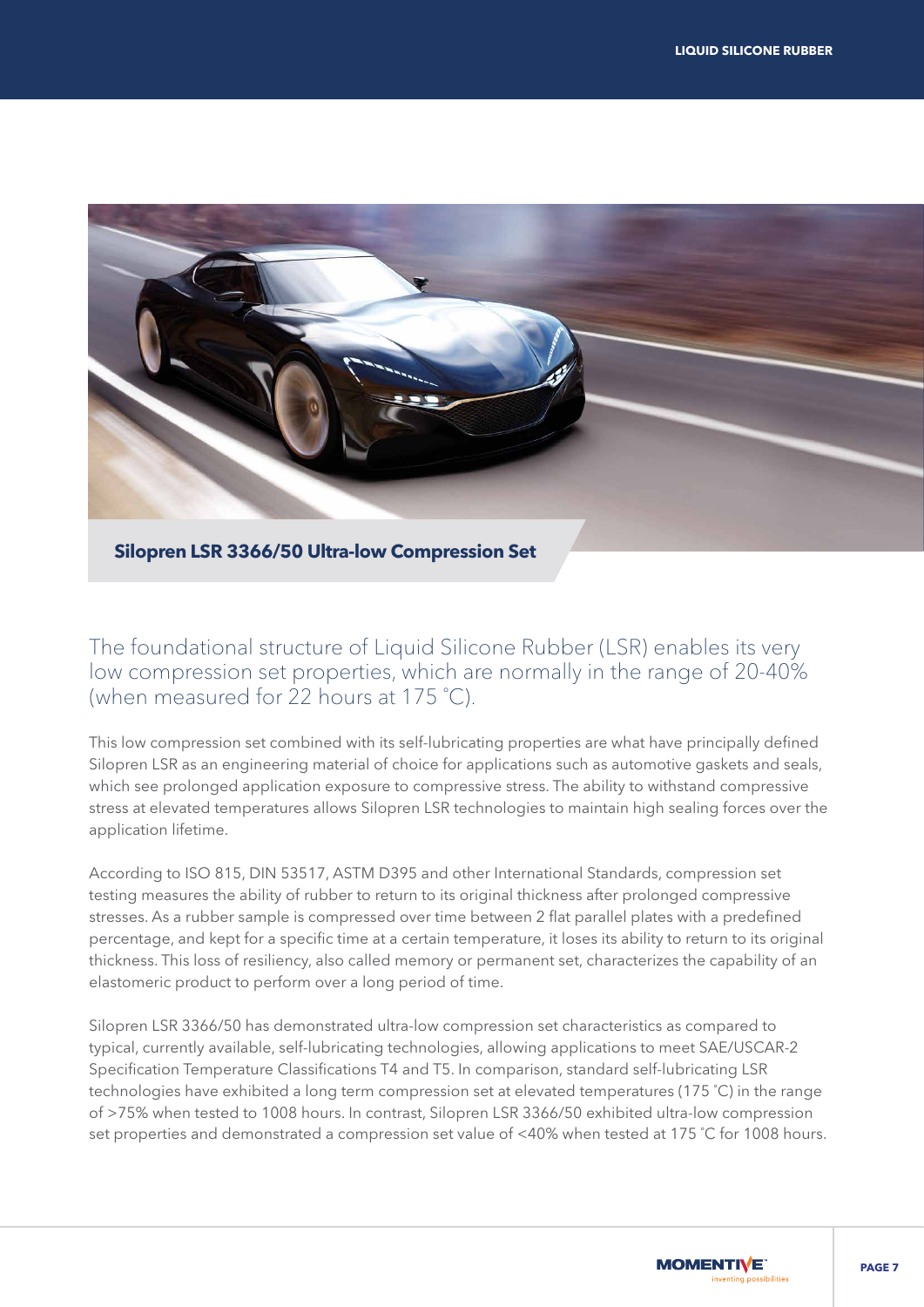**ISO 815-1:2019** 

Rubber, vulcanized or thermoplastic - Determination of compression set - Elevated temperatures





#### **ISO 815-1:2019 0**

Rubber, vulcanized or thermoplastic - Determination of compression set **140 150 160 170 180 190 200 210 220 230 240** Testing at constant temperature, 1000 h @ 175 ˚C **40**



**KEY: ◆ Silopren LSR 3366/50** 

Test data. Actual results may vary.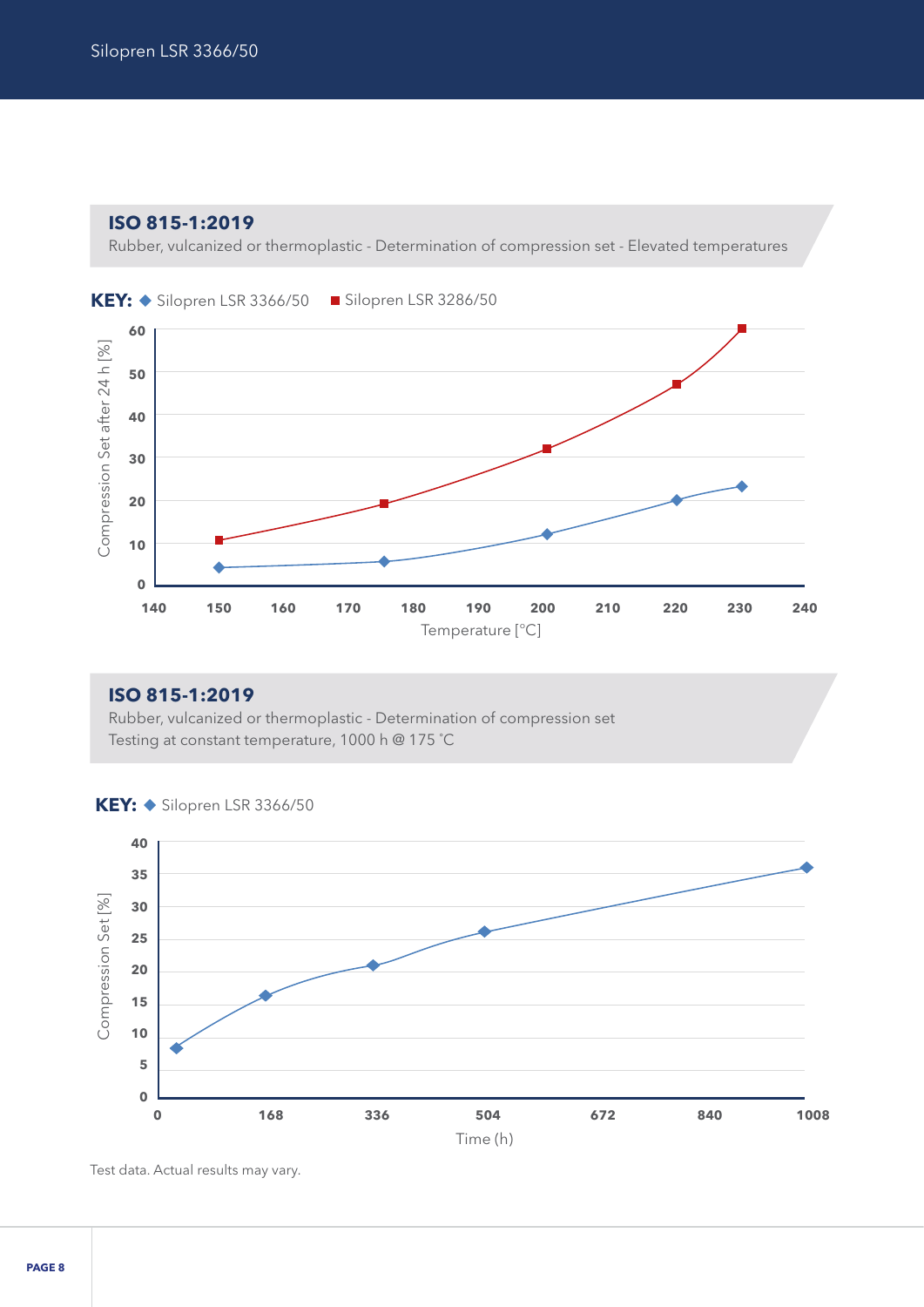#### **Silopren LSR 3366/50 Pigmenting/Coloring**

Silopren LSR 3366/50 offers the ability to meet the high temperature, ultra-low compression set characteristics while maintaining the ability to pigment/color the material.

This is a key feature as many other additive technologies utilized to achieve improved temperature and compression set resistance require abrasive filler technologies or additives to be introduced via the color line, which ultimately dictate the end-use color of the application material.

Silopren LSR 3366/50 utilizes a next generation approach to meet high temperature, ultra-low compression set property requirements while maintaining the ability to be pigmented/colored. This is a particularly attractive attribute to automotive applications utilizing a color coding system in part identification.

| Silopren LSR 3366/50 | + Color [wt.-%]   | CS 168 h / 175 °C [%] |
|----------------------|-------------------|-----------------------|
| Uncolored            | $\sqrt{a}$        | 19                    |
| <b>CP</b> Green      | 0.5<br>1.0<br>2.0 | 19<br>18<br>18        |
| CP Red               | 0.5<br>1.0<br>2.0 | 16<br>16<br>17        |
| CP Black             | 0.5<br>1.0<br>2.0 | 20<br>20<br>20        |
| CP Red Brown         | 0.5<br>1.0<br>2.0 | 20<br>20<br>19        |

As Silopren LSR 3366/50 is whitish in its natural state, colors are slightly muted, but are, however, easily identified without the impact to sealing performance.

Recommended color addition is maximum 1-2% by weight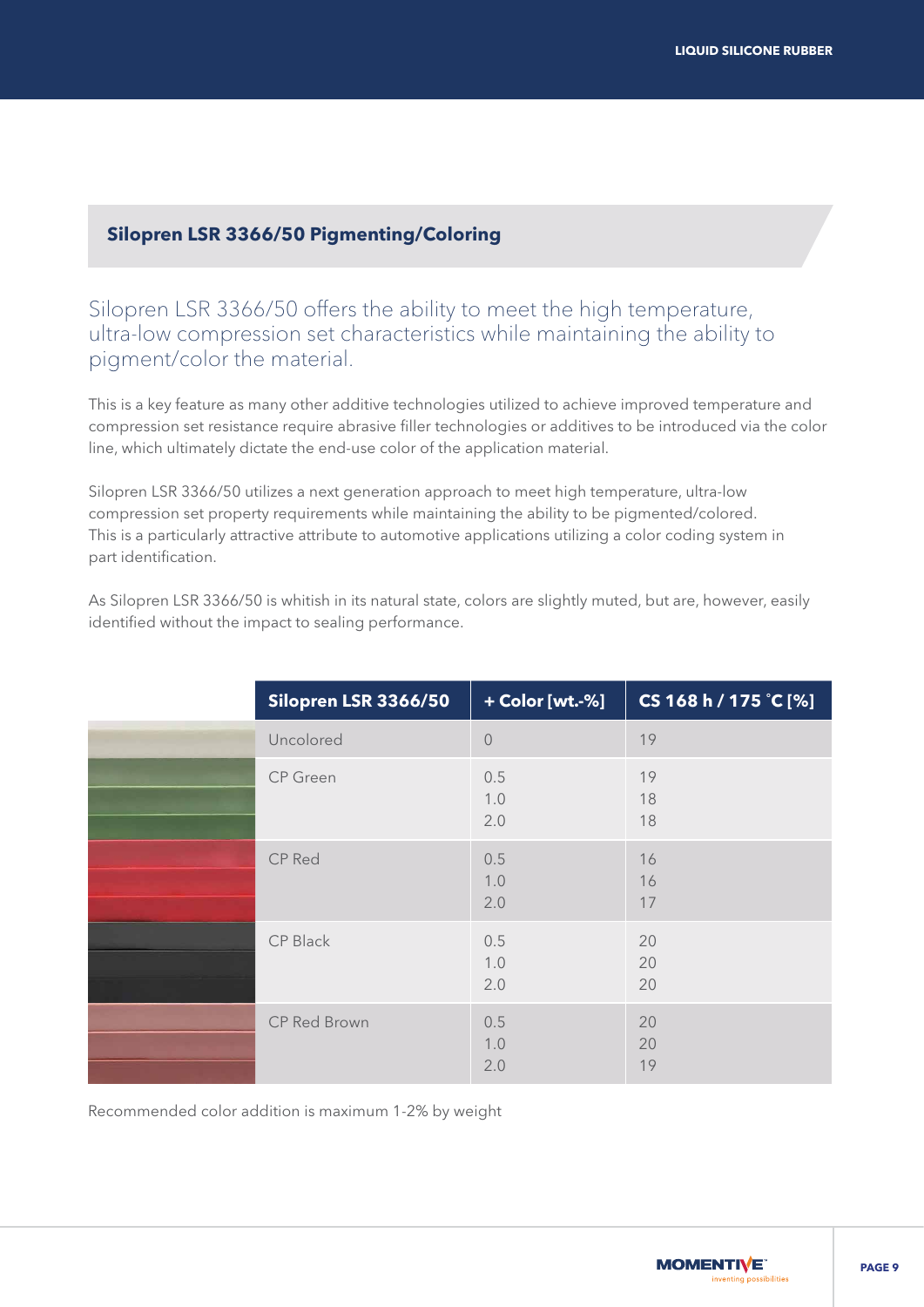#### **General Considerations for Use**

#### Ready-to-use mixtures (of the components A and B) are typically fed directly to the injection-molding machine from the original drums by means of a metering and mixing unit.

The mixture, consisting of the two components in the ratio 1:1, is injected into the heated mold. At mold temperatures of 170-230 ˚C, the addition-curable silicone rubber usually cures within a few seconds. The curing process does not generate splitting products. High curing speed and easy demolding can help enable fully automated production of large numbers of articles in short cycle times. Silopren LSR 3366/50 contains 3% of a special silicone fluid, which migrates to the surface of the molded part over time and provides a self-lubricating effect. This process, however, is affected by several factors that are specific for each part, and broadly dependent upon:

- ratio of volume to surface area
- type and concentration of pigment added
- storage time and temperature during storage

Silopren LSR 3366/50 liquid silicone rubber should only be used for the production of technical articles. For further information please contact Momentive Performance Materials Inc.

#### **Packaging**

Silopren LSR 3366/50 is available in pail kits (20kg of A and B part -each) and drum kits (200kg of A and B part – each).

#### **Patent Status**

Nothing contained herein shall be construed to imply the nonexistence of any relevant patents or to constitute the permission, inducement or recommendation to practice any invention covered by any patent, without authority from the owner of the patent.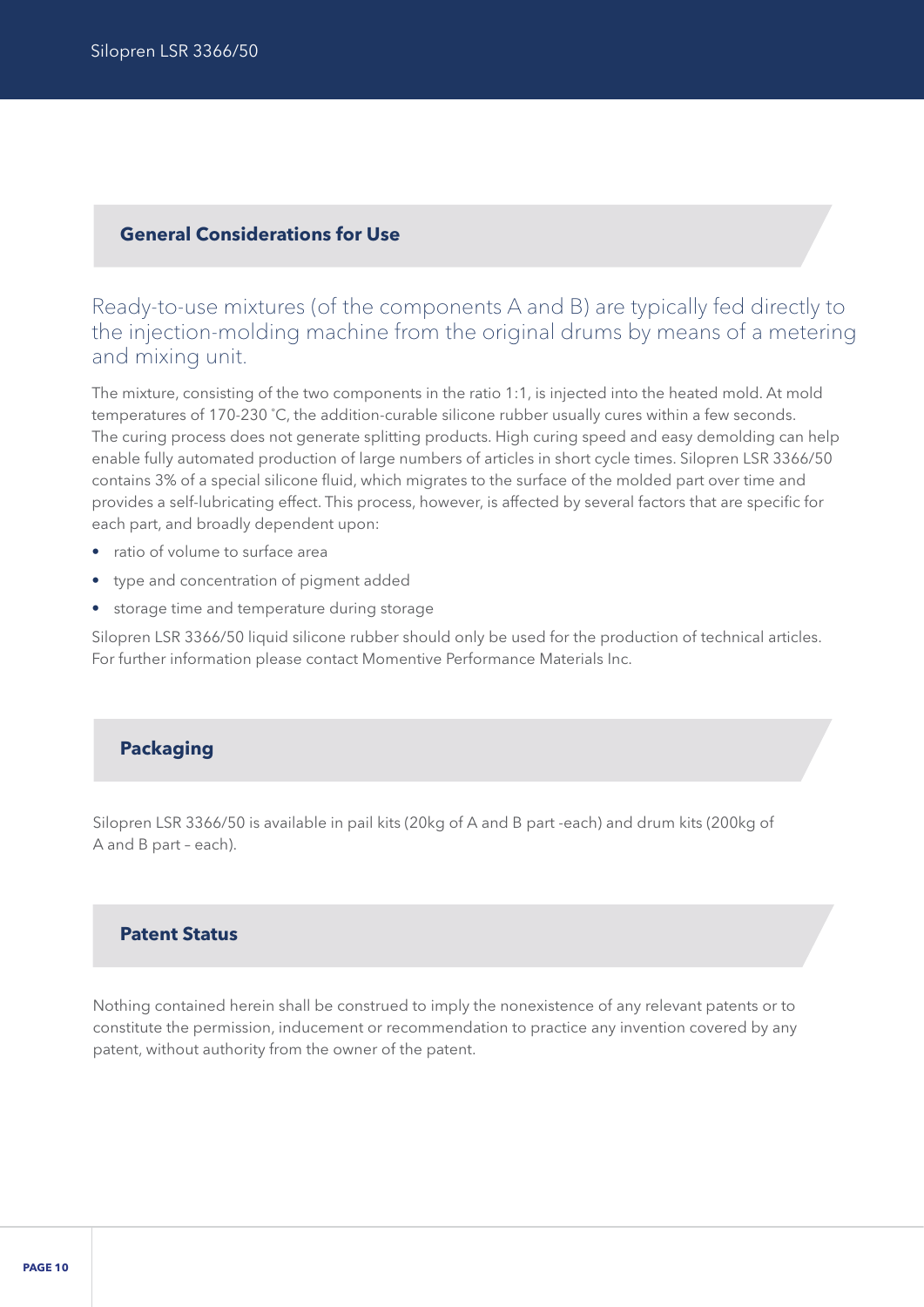#### **Limitations**

Customers must evaluate Momentive Performance Materials products and make their own determination as to fitness of use in their particular applications.

#### **Product Safety, Handling and Storage**

Customers should review the latest Safety Data Sheet (SDS) and label for product safety information, safe handling instructions, personal protective equipment if necessary, emergency service contact information, and any special storage conditions required for safety. Momentive Performance Materials (MPM) maintains an around-the-clock emergency service for its products. SDS are available at www. momentive.com or, upon request, from any MPM representative. For product storage and handling procedures to maintain the product quality within our stated specifications, please review Certificates of Analysis, which are available in the Order Center. Use of other materials in conjunction with MPM products (for example, primers) may require additional precautions. Please review and follow the safety information provided by the manufacturer of such other materials.